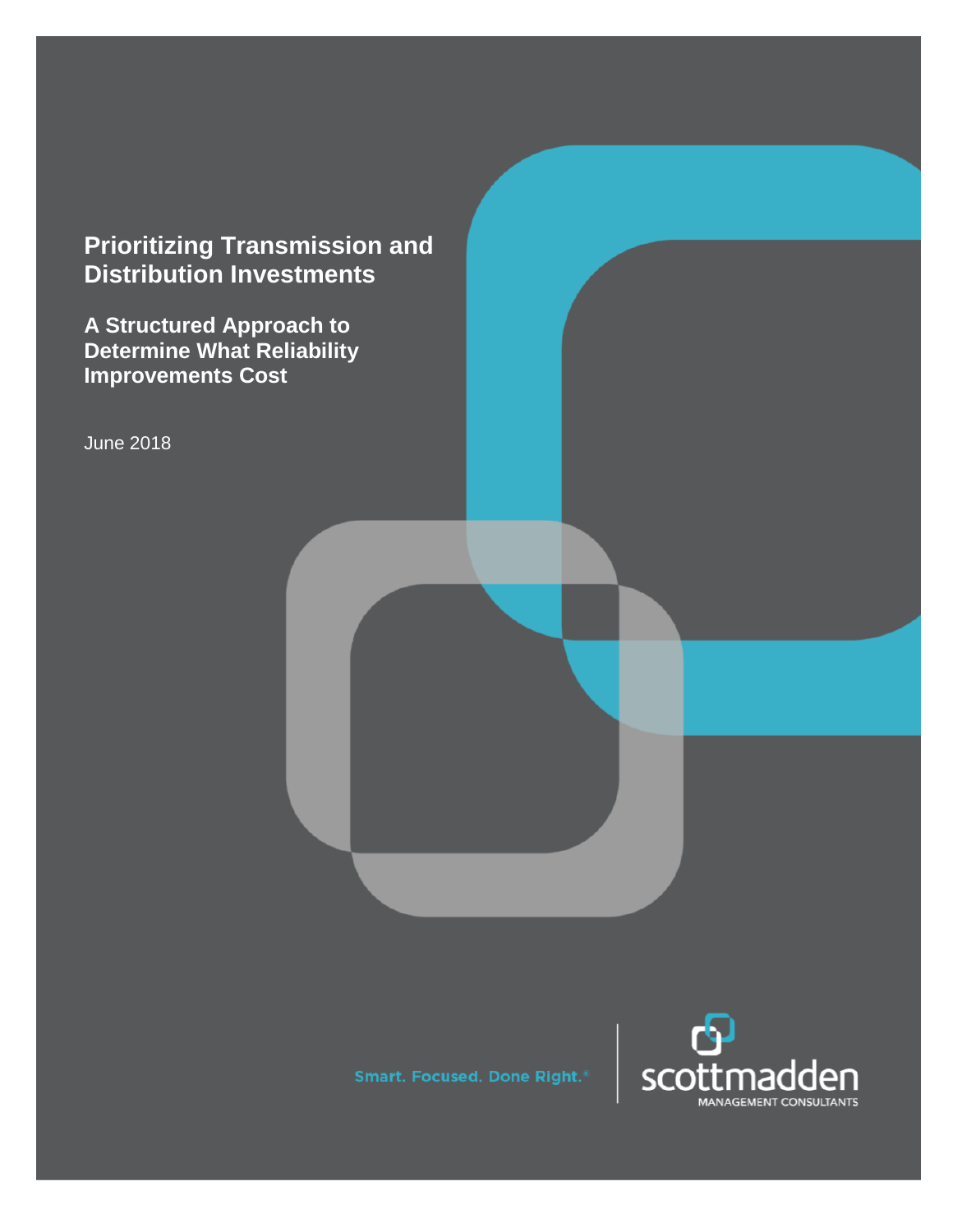# **INTRODUCTION**

Keep the lights on. Ensure safe, reliable, and affordable service. These are core mandates for electric utilities. To fulfill these mandates, electric utilities must make prudent investments in reliability programs and projects to maintain their transmission and distribution (T&D) systems. When load was growing year over year and power flowed in one direction from centralized generation facilities through long run transmission and stepped down through distribution facilities, this was a straightforward (if not necessarily simple) exercise.

Trends are reshaping the electric industry (see inset) and changing how reliability programs and projects are prioritized. As load growth has declined, the revenue collected from volumetric charges can stall as well. This pressures capital requests due to the need to manage the rate impact to customers. That, in turn, constrains the overall "pie" of available capital. Compounding this issue is the need to flexibly accommodate two-way power flow, which requires new types of equipment and management systems. These too require significant capital investment or additional slices of an already constrained pie. Finally, utilities are facing an inherent challenge to maintain reliability as

#### **Key Industry Trends**

- *Flattening Load Growth* Driven in large part by the widespread effectiveness of energy efficiency programs, electric load growth is flat to declining in most parts of the United States.
- *Distributed Resource Penetration*  As the cost of distributed renewables, like rooftop solar, have declined, these sources of distributed generation have become more prevalent, resulting in two-way power flows and ramping rate (i.e., duck curve) challenges, which require a more robust and flexible grid.
- *Aging infrastructure* Much of the current electric grid in the United States was built in the mid- $20<sup>th</sup>$  century and currently reaching end of life, making it more susceptible to failure.

infrastructure ages, and they find they must react to powerful, damaging storms on a regular basis.

As they assess which projects to fund, utilities should bear in mind that regulators will expect the reliability fundamentals to be strong before sanctioning advanced capabilities. While many jurisdictions have adopted additional requirements for utilities to address distributed energy resources, none have backed away from the reliability mandate to minimize the frequency or duration of system disruptions. In this challenging environment, maintaining or improving reliability requires determining the reliability benefit of a project per dollar spent and prioritizing projects accordingly.

ScottMadden has helped many utilities get the most reliability for the dollar using a five-step process (see Figure 1).



# **Figure 1: Five-Step Methodology**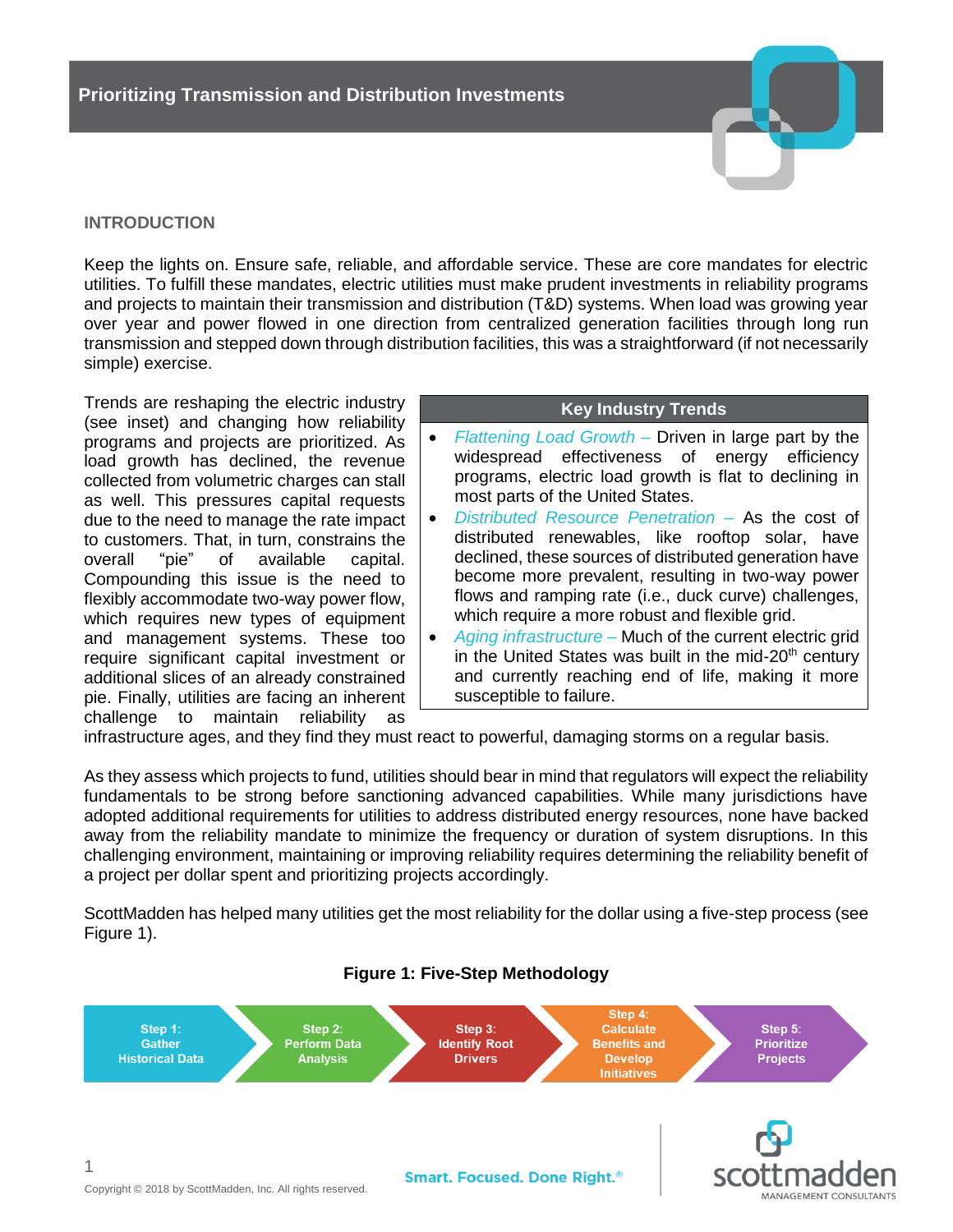The process focuses on developing an understanding of the main drivers affecting reliability performance and identifying the most significant causes of the problems that should be addressed to make improvements.

There is often an insightful story hidden in the data which will tell you how you are operating the business, and the objective of data analysis is to find that story. When you understand the main drivers that affect your performance, then high-impact solutions (often in the form of initiatives) can be developed to address those drivers.

The sections below illustrate an example of how this type of analysis can help you get the most reliability for the dollar. The example below uses System Average Interruption Frequency Index (SAIFI); however, the process is repeatable for any metric.

#### **Step 1: Gather Historical Data**

The key to identifying and prioritizing investments in the T&D system begins with an in-depth analysis of the historical reliability performance data. This type of analysis depends heavily on the accessibility and accuracy of outage related data. It is of utmost importance that utilities implement robust practices to ensure that outage-related events are coded and logged correctly and labeled into major categories and sub-categories to facilitate this analysis. However, it is never the case that the data is pristine or perfect.

Data analysis starts by compiling and organizing all the historical performance data and developing a structured approach to decompose the information into categories. A common utility practice is to separate weather-related vs. non-weather-related events. In addition, it is recommended that major event days (MEDs) are excluded from the analysis, so you are examining performance under normal operating conditions. It is recommended that a three or five-year trending analysis be conducted to ensure all new proposed initiatives address the major performance reliability gaps (see Figure 2). The analysis involves a deeper dive into each of the major categories and identifying the major contributors affecting performance.



# **Figure 2: SAIFI Yearly Performance (Five-Year Trend)**

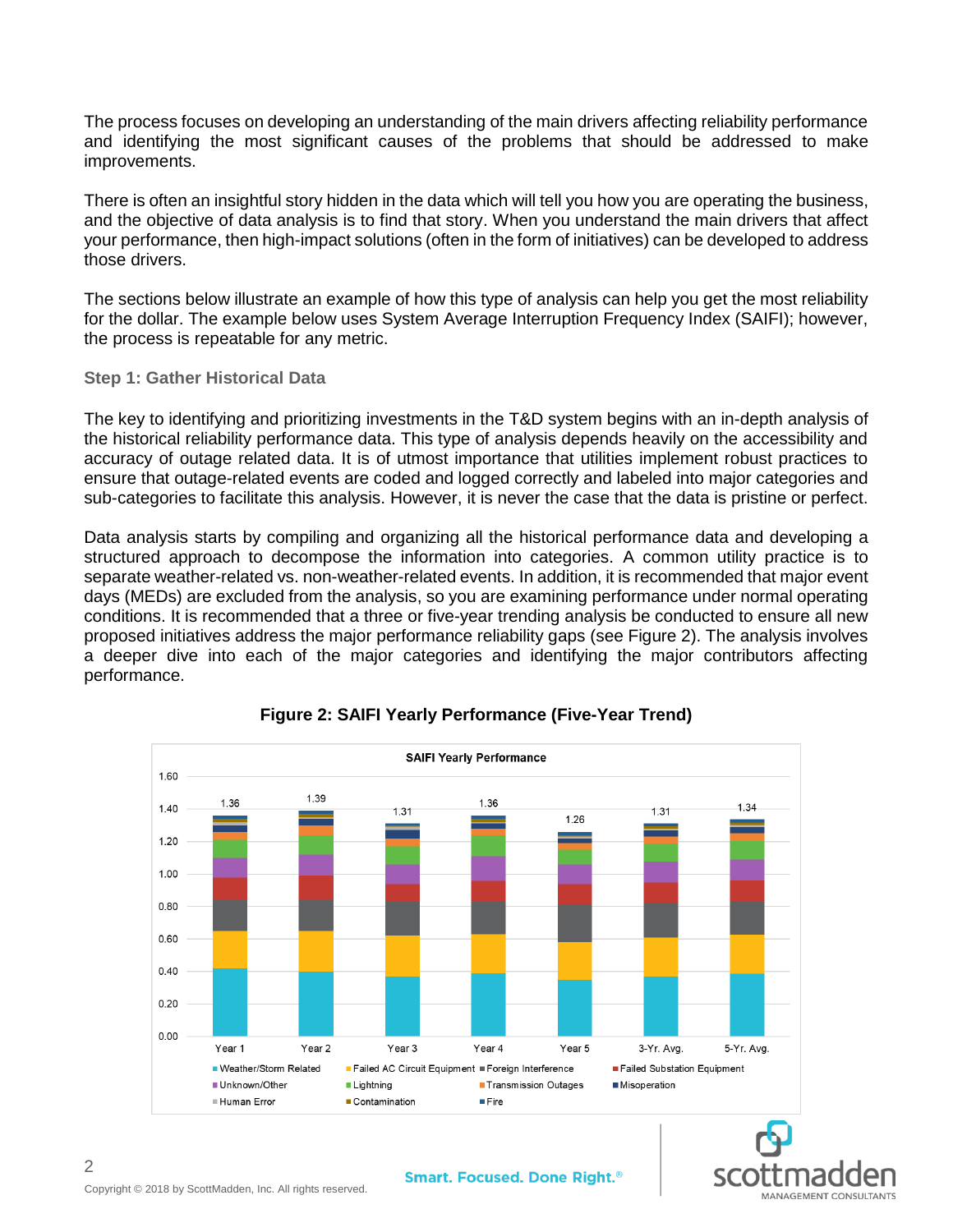### **Step 2: Perform Data Analysis**

Trending analysis of the historical data enables the user to determine whether recently implemented initiatives had an impact on reliability performance and if the major contributors affecting performance have changed over time. Analyzing the breakdowns of the three-year and five-year averages could provide the user an idea of where to start (see Figure 3). Like a police detective searching for evidence, this analysis focuses on scrutinizing the data to find "clues" on what the major offenders are and developing improvement actions to address them.



**Figure 3: SAIFI Performance Breakdown (Three-Year and Five-Year Averages)**

The three-year and five-year average breakdowns in Figure 3 illustrate almost identical results, with the following four categories representing approximately 72% of the overall performance: Weather/Storm Related, Failed AC Circuit Equipment, Foreign Interference, and Failed Substation Equipment. Data analysis efforts should focus first in these four categories, since it provides the user with a higher probability of improving performance.

To illustrate this point, we'll focus the analysis on the Failed AC Circuit Equipment category. Figure 3 suggests that a deeper dive into the Failed AC Circuit Equipment category is needed to understand what is driving such a high number of AC equipment failures in the system. The idea is to further "slice" the data into multiple views that would help the user identify the common threads driving these equipment failures and brainstorm practical solutions that would help mitigate the problem.

#### **Step 3: Identify Root Drivers**

In most instances, it is possible that a small number of key contributors are responsible for the bulk of the metric performance. The key for developing meaningful initiatives is to focus on the key contributors and identify the associated root drivers that led to past outcomes. There are plenty of root cause analysis methods available to the user (e.g., Five Whys, Fishbone Diagram, etc.), but what is important during this step is to leverage the data available to justify the expected outcomes of an investment based on analytics. In other words, each initiative developed through this method will have an associated

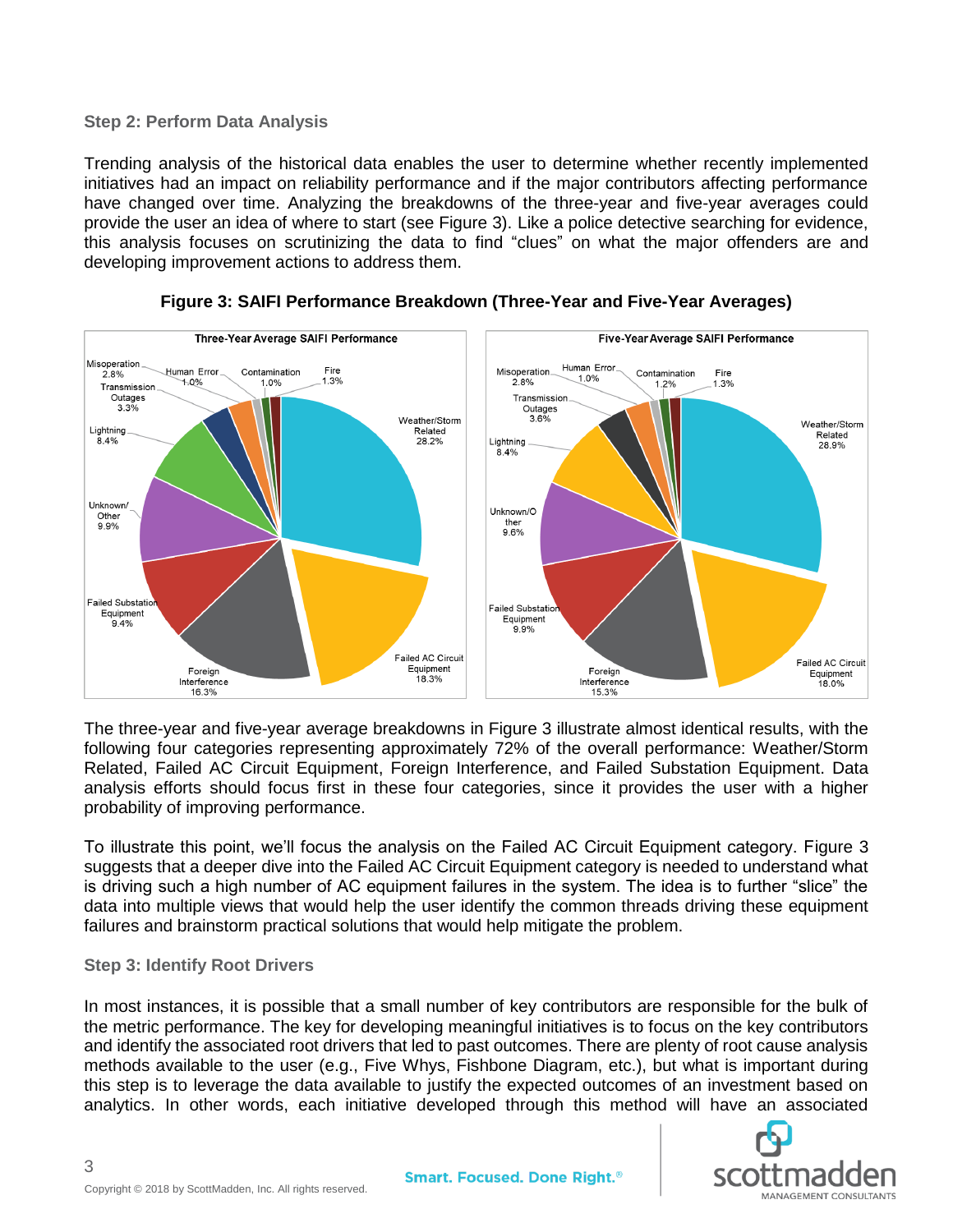improvement measure that is based on historical performance. The message to the capital approval process is, "If you give me X dollars, I will give you Y reliability improvement." Figure 4 shows a detailed breakdown of the Failed AC Circuit Equipment category. From this illustration, we can observe that just nine categories (out of 43) are responsible for approximately 70% of the category performance.



**Figure 4: Failed AC Circuit Equipment Breakdown (Three-Year Average)**

Naturally, the next step is to pick the top contributors for further analysis and root driver identification. During this process, it is important that T&D field personnel are engaged to serve as a "sounding board" for the analysis (e.g., "have you observed this in the field?", "what are the most common failures encountered?", etc.). The goal is to develop a "hypothesis" on what the root driver might be and find the facts that prove or disprove your hypothesis. Based on Figure 4, one hypothesis could be that a substantial portion of underground (UG) transformer failures are simply due to the equipment's old age. The user would then need to think through what kind of information is needed to complete the analysis and search for the data accordingly. For example, for the UG transformer failures, it would be useful for the user to know the number of failures for the analysis period with corresponding OEM data and install age. Figure 5 below illustrates this with genericized example data.

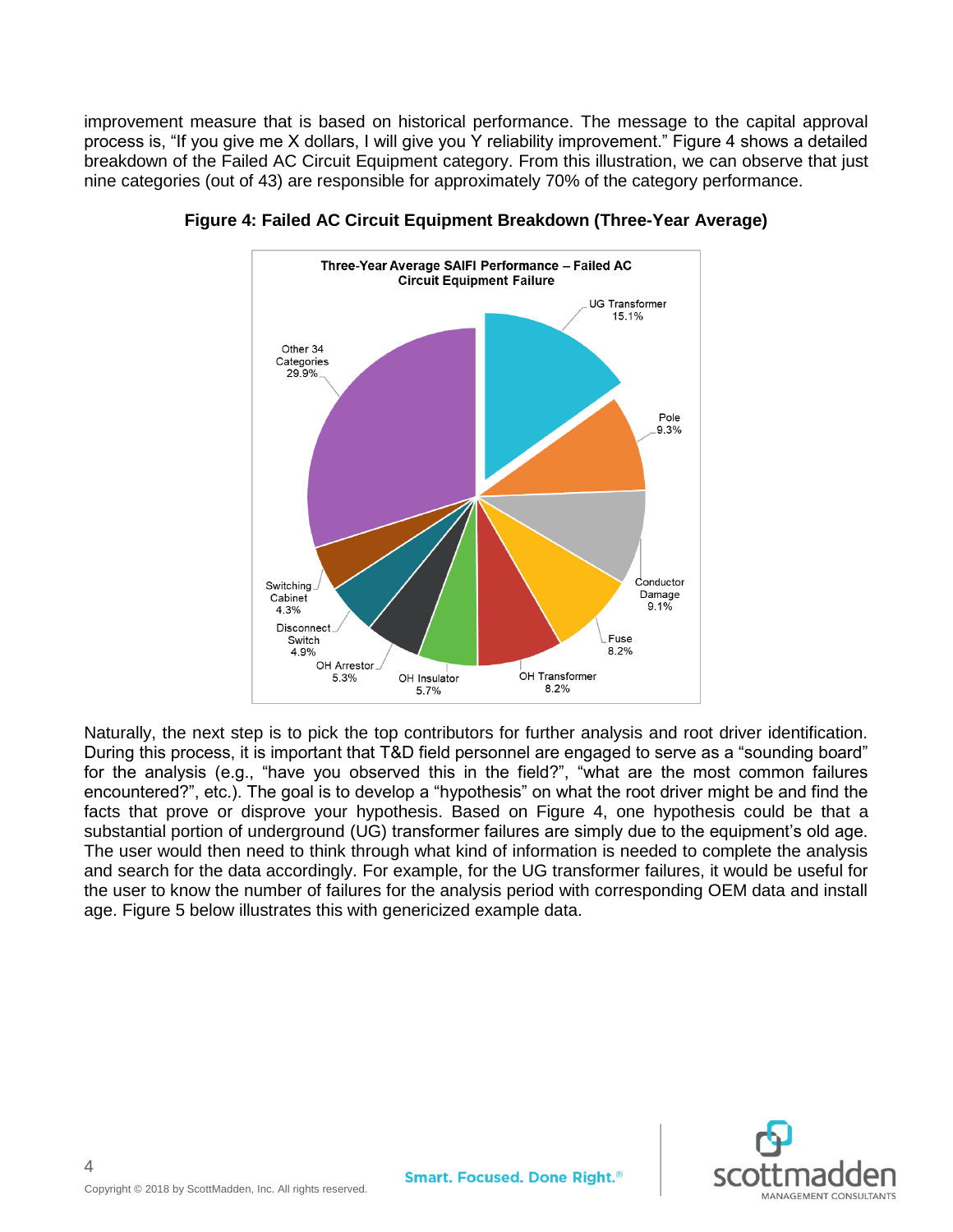| <b>Root Cause</b><br><b>Description</b> | Interrupting<br><b>Device</b> | <b>Equipment</b><br><b>Description</b> | Equipment#        | <b>Model</b> | <b>Manufacturer</b>                | <b>Equipment Age</b> | <b>Customers</b><br>Interrupted | Outage<br><b>Duration (min)</b> | <b>SAIFI Impact</b> |
|-----------------------------------------|-------------------------------|----------------------------------------|-------------------|--------------|------------------------------------|----------------------|---------------------------------|---------------------------------|---------------------|
| Failed AC Circuit<br>Equipment          | 10067891                      | <b>UG Transformer</b>                  | <b>UGNE001045</b> | YY564        | Manufacturer Y                     | 13                   | 253                             | 72                              | 0.00051             |
| Failed AC Circuit<br>Equipment          | 10168993                      | <b>UG Transformer</b>                  | <b>UGSW010034</b> | <b>XX720</b> | 15<br><b>Manufacturer X</b>        |                      | 343                             | 396                             | 0.00069             |
| Failed AC Circuit<br>Equipment          | 10278564                      | <b>UG Transformer</b>                  | <b>UGSE005612</b> | YY564        | Manufacturer Y                     | 59<br>16<br>570      |                                 |                                 | 0.00114             |
| Failed AC Circuit<br>Equipment          | 10299089                      | <b>UG Transformer</b>                  | <b>UGSE013459</b> | <b>XX720</b> | 17<br>610<br><b>Manufacturer X</b> |                      | 54                              | 0.00122                         |                     |
| Failed AC Circuit<br>Equipment          | 10043521                      | <b>UG Transformer</b>                  | <b>UGNE006798</b> | <b>XX720</b> | <b>Manufacturer X</b>              | 18                   | 890                             | 105                             | 0.00178             |
| Failed AC Circuit<br>Equipment          | 10400078                      | <b>UG Transformer</b>                  | <b>UGNW013278</b> | <b>XX720</b> | <b>Manufacturer X</b>              | 12                   | 225                             | 157                             | 0.00045             |
| Failed AC Circuit<br>Equipment          | 10074197                      | <b>UG Transformer</b>                  | <b>UGNE025670</b> | ZZ800        | Manufacturer Z                     | 4                    | 741                             | 57                              | 0.00148             |
| Failed AC Circuit<br>Equipment          | 10050078                      | <b>UG Transformer</b>                  | <b>UGNE009156</b> | ZZ801        | Manufacturer Z                     | 10                   | 415                             | 92                              | 0.00083             |
| Failed AC Circuit<br>Equipment          | 10534590                      | <b>UG Transformer</b>                  | <b>UGSW009878</b> | <b>XX720</b> | <b>Manufacturer X</b>              | 11                   | 178                             | 57                              | 0.00036             |
| Failed AC Circuit<br>Equipment          | 10221135                      | <b>UG Transformer</b>                  | <b>UGSE01879</b>  | YY564        | Manufacturer Y                     | 14                   | 525                             | 135                             | 0.00105             |
| Failed AC Circuit<br>Equipment          | 10290078                      | <b>UG Transformer</b>                  | <b>UGSE001976</b> | <b>XX720</b> | <b>Manufacturer X</b>              | 16                   | 990                             | 89                              | 0.00198             |
| Failed AC Circuit<br>Equipment          | 10056712                      | <b>UG Transformer</b>                  | <b>UGNE010289</b> | <b>XX720</b> | <b>Manufacturer X</b>              | 18                   | 490                             | 75                              | 0.00098             |

**Figure 5: Underground Transformer (UG) Failures (Illustrative – Year 1)**

Assuming the pattern of equipment failures shown in Figure 5 holds true for all failures within the analysis period, then one possible driver for UG transformer failures could be the equipment age. Furthermore, legacy UG transformers from a specific manufacturer (i.e., "Manufacturer X") could be targeted for additional analysis and improvement opportunity identification.

# **Step 4: Calculate Benefits and Develop Initiatives**

Once root drivers have been identified, targeted initiatives are developed for implementation. The key for developing robust initiatives that generate enough "buy-in" from senior leaders is to translate the conducted data analysis into the expected benefits to be realized. One way to accomplish this is to calculate the contribution to the metric per outage impact (e.g., SAIFI per Outage) for each initiative and utilize this calculation as the proxy for estimating the reliability benefits to be gained. Figure 6 illustrates the metric per outage calculation for the UG transformer example discussed above. It is important to note that all estimated benefits have an associated "shelf life" with diminishing returns after the first few years of implementation.

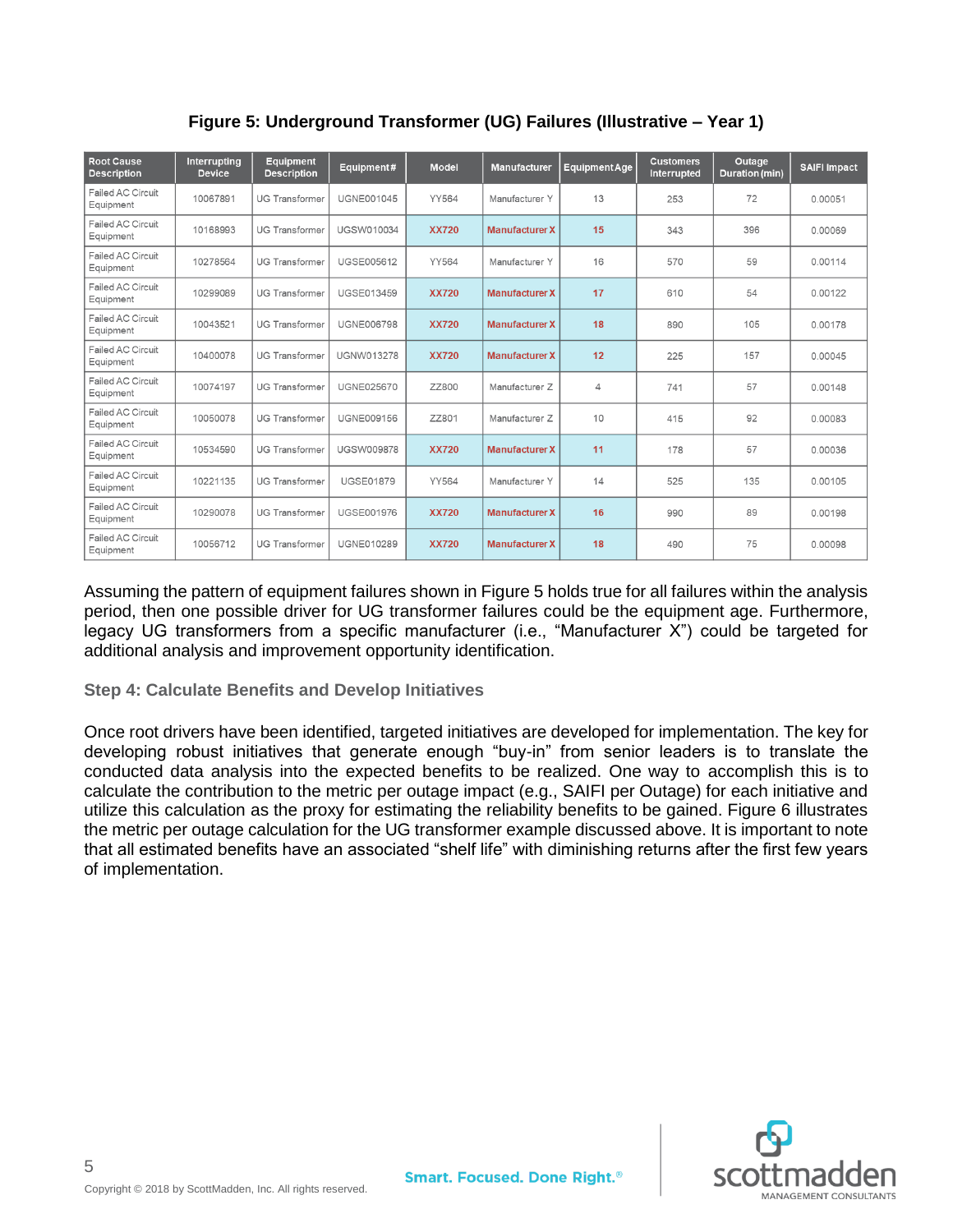# **Figure 6: Benefits Calculation (Illustrative)**

| Key Stats: UG Transformer Equipment Failures                                                                                                                                                                                                          |                                                          |        |                             |        |                   |            |            |  |  |
|-------------------------------------------------------------------------------------------------------------------------------------------------------------------------------------------------------------------------------------------------------|----------------------------------------------------------|--------|-----------------------------|--------|-------------------|------------|------------|--|--|
| <b>Description</b>                                                                                                                                                                                                                                    | Year <sub>1</sub>                                        | Year 2 | Year <sub>3</sub><br>Year 4 |        | Year <sub>5</sub> | 3-Yr. Avg. | 5-Yr. Avg. |  |  |
| Number of Outages                                                                                                                                                                                                                                     | 31                                                       | 43     | 38                          | 41     | 38                | 39         | 38         |  |  |
| <b>SAIFI</b>                                                                                                                                                                                                                                          | 0.035                                                    | 0.038  | 0.038                       | 0.036  | 0.035             | 0.036      | 0.036      |  |  |
| SAIFI per Outage *                                                                                                                                                                                                                                    | 0.0011                                                   | 0.0009 | 0.0010                      | 0.0009 | 0.0009            | 0.0009     | 0.0010     |  |  |
| <b>Benefits Calculation</b>                                                                                                                                                                                                                           |                                                          |        |                             |        |                   |            |            |  |  |
| Initiative Name                                                                                                                                                                                                                                       | Replacement of legacy transformers from "Manufacturer X" |        |                             |        |                   |            |            |  |  |
| Estimated Yearly Outages Prevented **                                                                                                                                                                                                                 | 5                                                        |        |                             |        |                   |            |            |  |  |
| Estimated SAIFI Annual Benefits ***<br>0.0047                                                                                                                                                                                                         |                                                          |        |                             |        |                   |            |            |  |  |
| * SAIFI per Outage = (SAIFI)/(Numbers of Outages)<br>** Estimated Yearly Outages Prevented: Provided by Engineering and System Health<br>*** Estimated SAIFI Annual Benefits = (Estimated Yearly Outages Prevented) * (3-Yr. Avg. – SAIFI per Outage) |                                                          |        |                             |        |                   |            |            |  |  |

The next step in this process is to review the different technologies available for each initiative and select the best technology that enables the expected reliability benefits but also provides additional value to the organization. Technology selection criteria should consider factors such as, but not limited to:

- Corporate/strategic objectives
- **Grid modernization efforts**
- Cost
- **Technology maturity**
- **Operations and maintenance**
- **Training and change management**

#### **Step 5: Prioritize Projects**

The last but most crucial step of this process is to leverage the data analysis conducted to develop a structured approach to prioritize all initiatives. To begin, detailed cost information and estimated reliability benefits are needed for all proposed initiatives. The approach revolves around calculating how much reliability benefit to expect per million dollars (\$1M) in spend. The result is a reliability per cost metric that normalizes the reliability benefit by the associated cost (i.e., "how much do I get for every million dollars I spend on this initiative?"). This calculation proves to be a powerful tool to communicate the expected benefits to senior leaders and secure funding for the next business plan cycle. Figure 7 illustrates this approach.

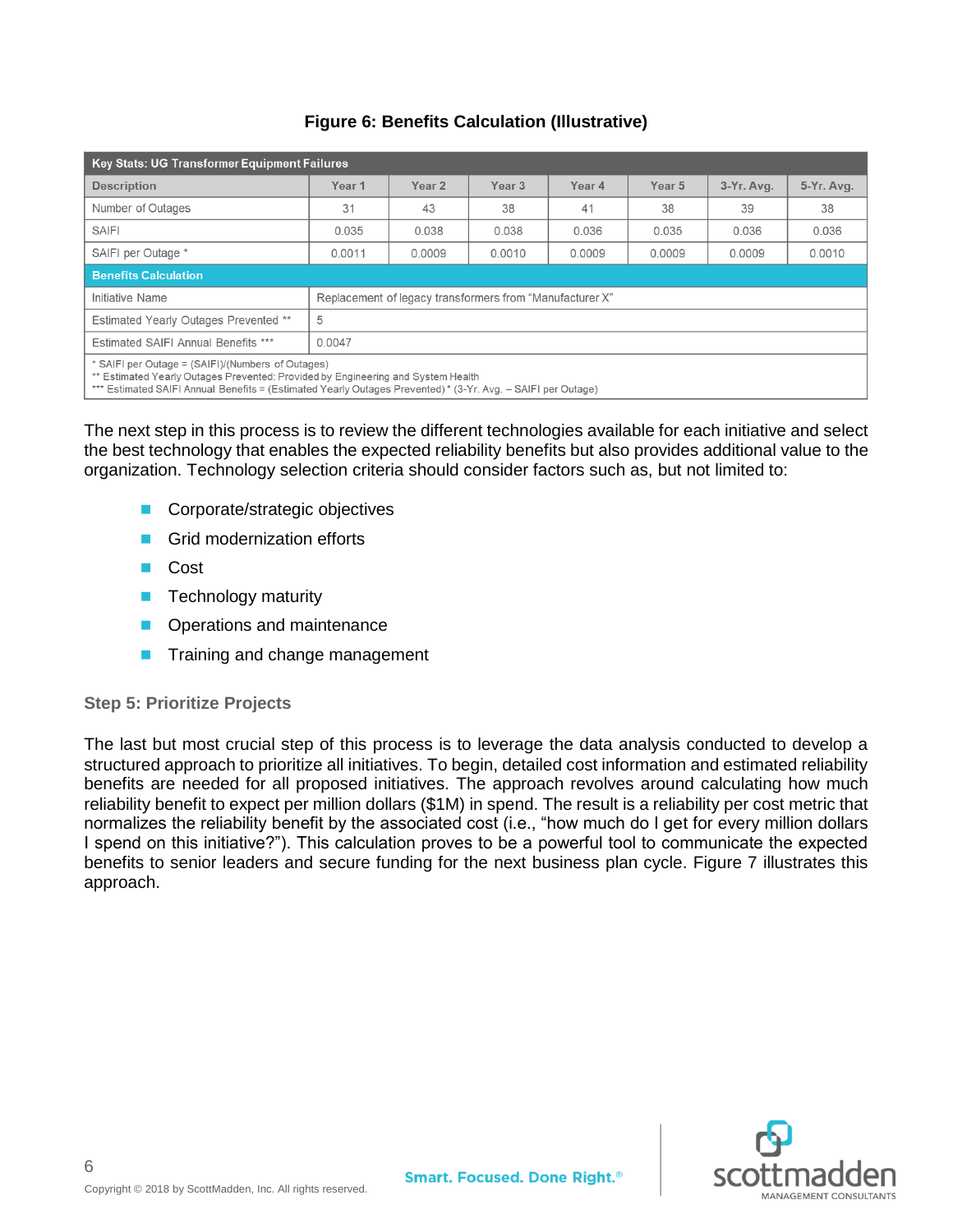| <b>Proposed Initiatives</b>                                                           | <b>Total Capital Cost</b><br>(SM) |        | <b>Total O&amp;M Cost</b><br>(SM) |                   | <b>Total Cost</b><br>(SM) |                   | <b>Estimated SAIFI</b> | SAIFI per \$1M*   |        | Rank           |
|---------------------------------------------------------------------------------------|-----------------------------------|--------|-----------------------------------|-------------------|---------------------------|-------------------|------------------------|-------------------|--------|----------------|
|                                                                                       | Year 1                            | Year 2 | Year <sub>1</sub>                 | Year <sub>2</sub> | Year 1                    | Year <sub>2</sub> | <b>Annual Benefits</b> | Year <sub>1</sub> | Year 2 |                |
| Replacement of legacy transformers<br>from "Manufacturer X"                           | \$12.0                            | \$13.5 | \$1.1                             | \$1.4             | \$13.1                    | \$14.9            | 0.0047                 | 0.0004            | 0.0003 | 3              |
| Recloser Program                                                                      | \$13.0                            | \$13.0 | \$1.2                             | \$1.2             | \$14.2                    | \$14.2            | 0.0051                 | 0.0004            | 0.0004 | $\overline{2}$ |
| System Hardening/Wood Pole<br>Change-Out                                              | \$9.0                             | \$12.0 | \$0.9                             | \$1.0             | \$9.9                     | \$13.0            | 0.0009                 | 0.0001            | 0.0001 | 4              |
| Substation Relay Upgrades                                                             | \$7.8                             | \$8.5  | \$0.5                             | \$0.5             | \$8.3                     | \$9.0             | 0.0078                 | 0.0009            | 0.0009 |                |
| * SAIFI per \$1M = (Estimated SAIFI Annual Benefits)/(Total Cost for Respective Year) |                                   |        |                                   |                   |                           |                   |                        |                   |        |                |

**Figure 7: Prioritization Table – SAIFI per \$1M (Illustrative)**

# **HOW SCOTTMADDEN CAN HELP**

ScottMadden can leverage deep industry experience and broad management expertise to help you deliver results for your organization. We tailor this approach to your specific needs, and we adjust the scope from a deep dive on a single business issue to enterprise-wide business planning. Specific areas of expertise include:

*Analysis support* – ScottMadden consultants bring analytical rigor and an understanding of the entire electric delivery value chain to support your analysts in digging deep into the data to understand root drivers and develop the appropriate solutions. We transfer knowledge so you can replicate the process after the project is over.

*Integrating the analysis and prioritization into budgeting processes* – Analysis and prioritization alone provide insight, but to make the results lasting and repeatable, they should be integrated into your corporate-budgeting processes. ScottMadden can work with your finance and accounting teams to redefine your budgeting processes to include the analytical rigor necessary

*Aligning organization policies, processes, and procedures –* Budgeting is not the only process that is impacted by this type of analysis. Root driver analysis insights will change the way your business units plan and operate. ScottMadden brings an organized framework to understand the impact of the analysis, and we will work with your business areas to modify processes to align with the new operating model.

*Governance and implementation methodologies –* As business processes change, often so do the governance and decision-making constructs. ScottMadden has deep experience in implementing new governance models to accompany organizational and process changes.

*Developing training material and change management for lasting success –* For each project, ScottMadden considers how these changes should be messaged and tailors the approach accordingly. The training material developed as part of these efforts focuses on lasting organizational success, using train the trainer methods, among others.